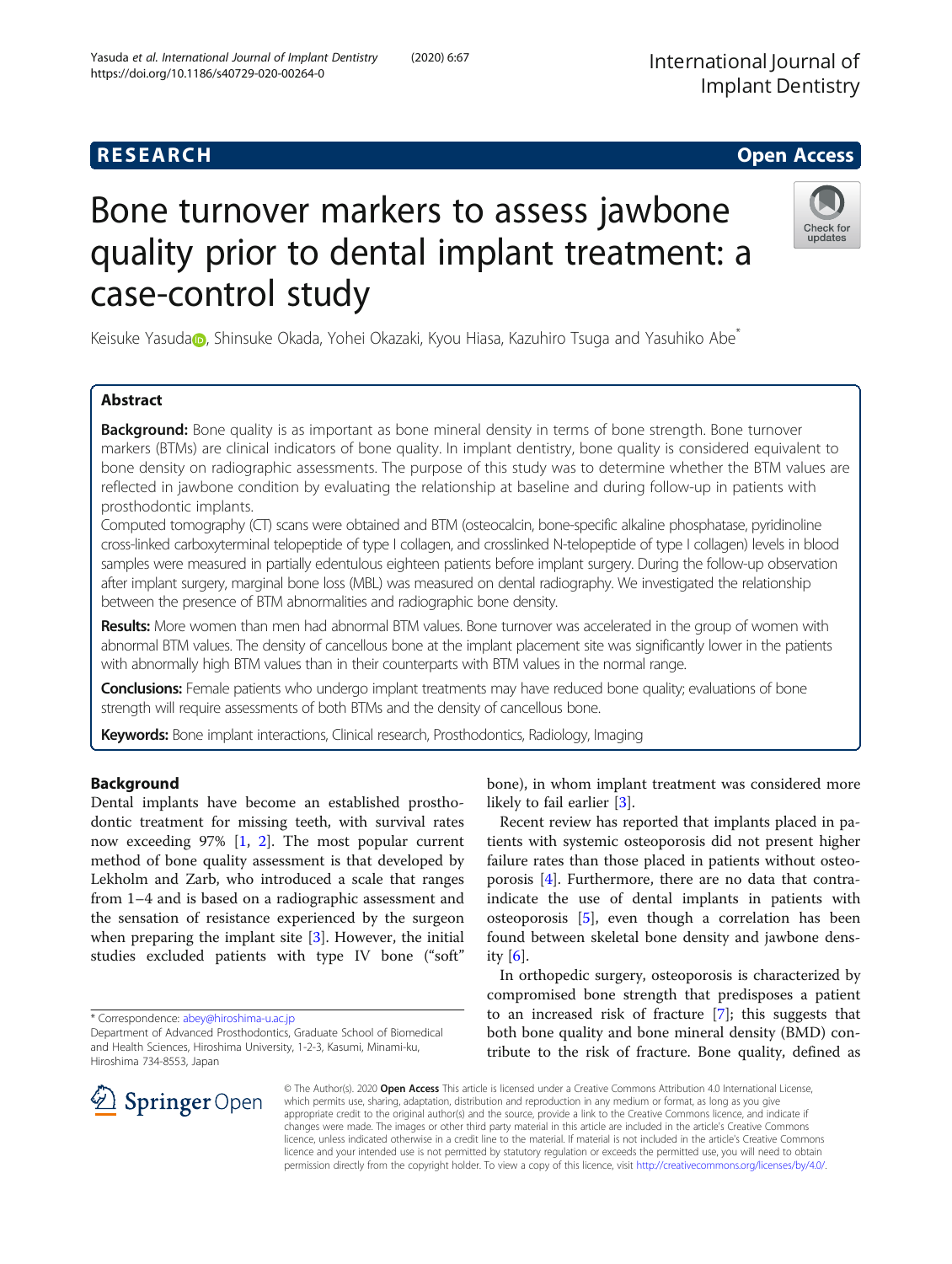"the sum of all characteristics of bone that influence the bone's resistance to fracture" [[8](#page-7-0)], is independent of BMD. Bone quality is determined by the characteristics of the bone matrix, including the microarchitecture, bone turnover, accumulation of microdamage, degree of calcification, and collagen content [\[9](#page-7-0), [10\]](#page-7-0). Many clinical studies have indicated that the increase in BMD following treatment with anti-resorptive drugs does not reflect the proportional reduction in relative fracture risk [\[11](#page-7-0)], which suggests that bone quality plays an important role in bone strength. In a consensus statement issued by the National Institutes of Health, bone quality was defined more specifically by bone architecture, bone turnover, bone mineralization, and the accumulation of microdamage [\[7\]](#page-7-0).

Research on bone turnover markers (BTMs) has increased considerably over the past decade. The use of BTMs as a method of biochemically monitoring bone metabolism requires measurement of the enzymes and proteins released during bone formation and measurement of the degradation products produced during bone resorption. Various biochemical markers are now available that allow specific and sensitive assessments of the rates of skeletal bone formation and resorption [\[12](#page-7-0)]. Previous studies reported significant declines in areal BMD measured by DXA of the total hip and ultradistal radius [[13\]](#page-7-0) and high levels of both formative and resorptive markers were associated with reduced BMD measured by CT at the total hip, but not at the lumbar spine [\[14](#page-7-0)].

However, in implant dentistry, bone quality is still considered to be equivalent to radiographically assessed bone density [[3,](#page-7-0) [15\]](#page-7-0). The paradigm of bone quality has shifted from density-based assessments to structural evaluations of bone; however, clarifying bone quality from structural evaluations has remained challenging in implant dentistry because devices suitable for accurate evaluations of bone structure have yet to be developed. Therefore, we focused on BTM values as a clinical indicator of bone quality and hypothesized that patients with abnormal BTM value may have an abnormal jawbone quality, which may affect the prognosis of the implant.

The purpose of this study was to determine whether the BTM values are reflected in jawbone condition by evaluating the relationship at baseline and during follow-up in patients with prosthodontic implants.

# Materials and methods

# Patient selection

Patients treated at Hiroshima University Hospital were included in the study if they remained partially edentulous in the planning area for at least 3 months, if one or two splinting fixed prostheses in the mandible posterior area were planned, if they had never been treated for osteoporosis, and if they had no subjective or objective symptoms of osteoporosis, such as back pain caused by a fractured or collapsed vertebra, loss of height over time, or stooped posture. Eighteen patients (11 women, 7 men) fulfilled the inclusion criteria. The study was approved by the Ethics Committee at Hiroshima University Graduate School of Biomedical and Health Sciences. All patients provided written informed consent after receiving a detailed explanation of the study, including its timeline, aims, risks and benefits of participation, and expectations regarding compliance.

# Computed tomography and radiographic superposition

Each patient underwent a spiral computed tomography (CT) scan. The data were stored in Digital Imaging and Communications in Medicine format and loaded into implant planning software (Simplant®, Dentsply Implants, Leuven, Belgium). This allowed the implant placement sites to be pinpointed on the corresponding crosssectional CT slices. Bone density was measured in Hounsfield units on buccopalatal or buccolingual cross-sectional CT slices at the sites of implant placement. The mean bone density values for the internal and external sides were used as the cancellous bone densities (Fig. [1](#page-2-0)).

#### Measurement of BTMs

BTM levels were measured in blood samples obtained simultaneously with routine blood testing before implant surgery by using ELISA. Sampling was performed in the morning in fasting subjects who had abstained from physical exercise for 24 h as recommended [\[16](#page-7-0)].

The BTMs selected for measurement in this study were covered by health insurance in Japan. The bone formation markers measured were osteocalcin (OC) and bone-specific alkaline phosphatase (BAP); the bone resorption markers measured were pyridinoline crosslinked carboxyterminal telopeptide of type I collagen (ICTP) and crosslinked N-telopeptide of type I collagen (NTX). The reference range for each BTM marker was set to within the established mean for healthy individuals (mean  $\pm$  1.96 SD) [\[17](#page-7-0)]. The normal ranges for BTM values are as follows: OC, 2.5–13.0 ng/ml; BAP, 3.7– 20.9 ng/ml for men and 3.9–14.5 ng/ml in women; ICTP,  $<$  4.5 ng/ml; and NTX, 9.5–17.7 ng/ml for men and 7.5– 16.5 ng/ml for women. The abnormal group was defined as at least one BTM value outside the normal range. The blood samples were analyzed in the Division of Medical Laboratory at the Hospital.

# Surgery

Implants (SLA® (sandblasted and acid-etched, internal connection system), Straumann AG, Basel, Switzerland, or Branemark® System Mk-III (TiUnite, external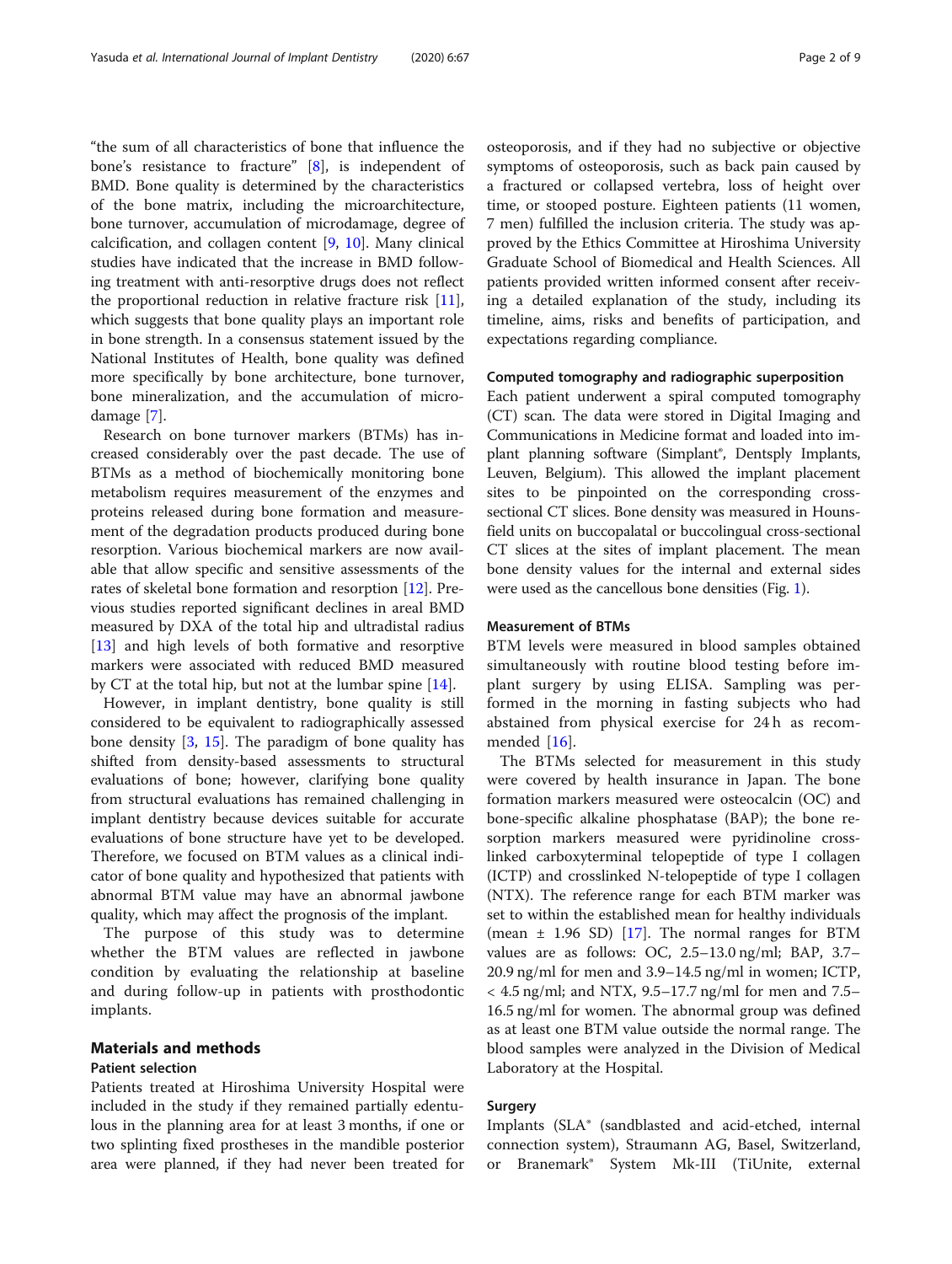<span id="page-2-0"></span>

connection system), Nobel Biocare, Gothenburg, Sweden) were used depending on the patient's clinical characteristics. The operating surgeon was blinded to the bone analysis results and was unaware of the bone density measurements at the implant sites. Seventeen SLA® implants were placed in nine patients and eighteen Branemark® System Mk-III implants in nine patients. The prosthetic rehabilitation phase was started after a healing period of 2–4 weeks. Implant surgery and prosthetic rehabilitation were performed by experienced prosthodontists.

# Measurement of marginal bone loss

During the follow-up observation period, at least the final restoration was repaired and the marginal bone loss (MBL) was measured on dental radiography using Image J software (National Institutes of Health, Bethesda, MD, USA). The reference points for the measurements included the implant platform (the horizontal interface between the implant and the abutment), the implant tip, and the first bone-implant contact (FBIC). The length from the implant platform to the FBIC was defined as the marginal bone level. The marginal bone level was



Bethesda, MD, USA). The reference points for the measurements are the implant platform (the horizontal interface between the implant and the abutment), the implant tip, and the first bone-implant contact (FBIC). The length from the implant platform to the FBIC defines the marginal bone level. The marginal bone level is measured in mm using the ratio of the real implant length and the length from the implant platform to the tip on the images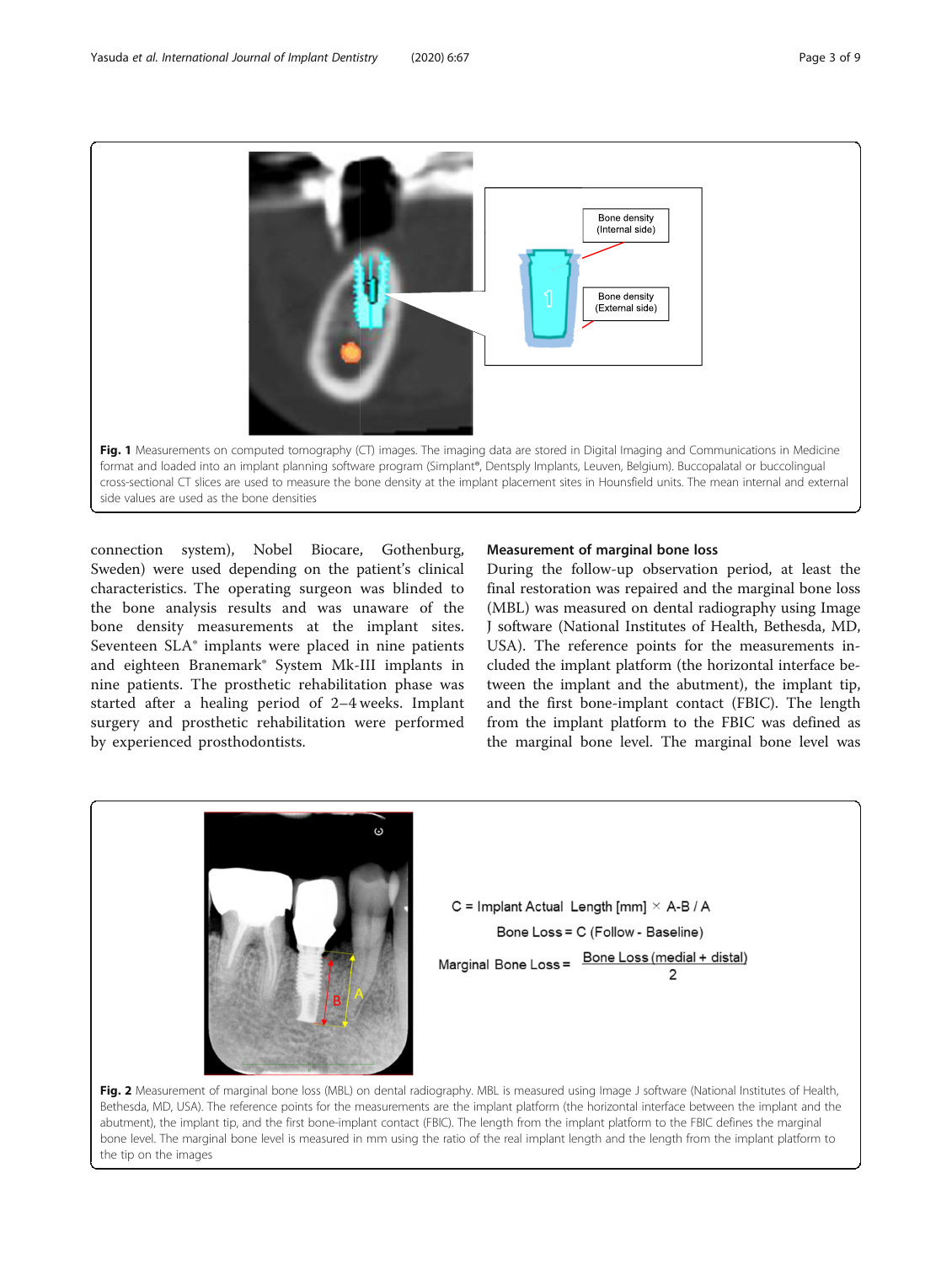| Case           | Gender | Age     | Bone turnover marker |                   |             |                 | Position              | Implant   | Bone            | Follow-             | Marginal             |
|----------------|--------|---------|----------------------|-------------------|-------------|-----------------|-----------------------|-----------|-----------------|---------------------|----------------------|
| no.            |        | [years] | <b>OC</b>            | <b>BAP</b>        | <b>ICTP</b> | <b>NTX</b>      |                       |           | Density<br>[HU] | up<br>period<br>[m] | bone<br>loss<br>[mm] |
| $\mathbf{1}$   | M      | 60.2    | 5.8                  | 8.1               | 2.7         | 11.4            | 7 <sub>7</sub>        | SLA       | 1112.63         | 10                  |                      |
|                |        |         |                      |                   |             |                 | 6 <sub>7</sub>        | SLA       | 815.75          | 10                  | $\sim$               |
| $\overline{2}$ | M      | 51.3    | 4.9                  | 9.9               | 3.0         | 12.0            | 6 <sub>7</sub>        | SLA       | 746.00          | 6                   | 0.32                 |
|                |        |         |                      |                   |             |                 | 5 <sub>7</sub>        | SLA       | 893.55          | 6                   | 0.12                 |
|                |        |         |                      |                   |             |                 | r <sup>5</sup>        | SLA       | 861.52          | 19                  | 0.13                 |
|                |        |         |                      |                   |             |                 | $\Gamma^6$            | SLA       | 549.77          | 19                  | 0.00                 |
|                |        |         |                      |                   |             |                 | $\Gamma$ <sup>7</sup> | SLA       | 415.24          | 19                  | 0.07                 |
| 3              | M      | 64.3    | 3.5                  | 8.7               | 2.4         | 12.9            | $\Gamma^6$            | SLA       | 593.45          | 36                  | 0.39                 |
| $\overline{4}$ | M      | 54.0    | 4.8                  | 11.6              | 2.6         | $\sim$          | $r^7$                 | SLA       | 2001.55         | 19                  | $\sim$               |
| 5              | M      | 60.8    | 5.2                  | 13.3              | 2.8         | 9.8             | 7 <sub>7</sub>        | $Mk-III$  | 530.18          | 24                  | 0.26                 |
|                |        |         |                      |                   |             |                 | 6 <sub>7</sub>        | $Mk-III$  | 853.68          | 24                  | 0.40                 |
|                |        |         |                      |                   |             |                 | 5 <sub>7</sub>        | $Mk-III$  | 951.56          | 24                  | 0.27                 |
|                |        |         |                      |                   |             |                 | $\Gamma^6$            | $Mk-III$  | 563.19          | 24                  | 0.88                 |
|                |        |         |                      |                   |             |                 | $r^7$                 | $Mk-III$  | 595.82          | 24                  | 0.80                 |
| 6              | F      | 58.1    | 8.8                  | 14.2              | 2.2         | 14.0            | 4 <sub>7</sub>        | $Mk-III$  | 1138.26         | 21                  | 1.14                 |
|                |        |         |                      |                   |             |                 | 6 <sub>7</sub>        | $Mk-III$  | 1012.40         | 21                  | 1.09                 |
| 7              | M      | 53.4    | 3.3                  | 13.3              | 3.0         | 15.4            | 7 <sub>7</sub>        | $Mk-III$  | 1070.54         | 48                  | 0.33                 |
|                |        |         |                      |                   |             |                 | 6 <sub>7</sub>        | $Mk-III$  | 1213.59         | 48                  | 0.58                 |
| 8              | F      | 51.2    | 4.2                  | 11.6              | 2.7         | 10.4            | 7 <sub>7</sub>        | $Mk-III$  | 898.31          | 20                  | 0.61                 |
|                |        |         |                      |                   |             |                 | 6 <sub>7</sub>        | $Mk-III$  | 782.95          | 20                  | 0.94                 |
| $\,9$          | M      | 62.5    | 5.2                  | 13.1              | 2.4         | 12.8            | 5 <sub>7</sub>        | $Mk-III$  | 761.43          | 6                   | 0.18                 |
| 10             | F      | 54.3    | 11.0                 | 23.0 $1$          | 3.0         | 18.2 $\uparrow$ | г <sup>6</sup>        | SLA       | 400.65          | 17                  | 0.11                 |
|                |        |         |                      |                   |             |                 | $r^7$                 | SLA       | 333.05          | 17                  | 0.03                 |
| 11             | F      | 60.3    | 14.9 $\uparrow$      | $21.1$ ↑          | 3.9         | 12.6            | $\Gamma^6$            | SLA       | 405.96          | 12                  | 0.20                 |
|                |        |         |                      |                   |             |                 | $r^7$                 | SLA       | 15.77           | 12                  | 0.36                 |
| 12             | F      | 67.8    | 4.8                  | 19.4 $\uparrow$   | 3.6         | 12.3            | $\Gamma$ <sup>4</sup> | SLA       | 1112.42         | 23                  | 0.39                 |
| 13             | F      | 75.5    | 4.1                  | 26.5 ↑            | 3.6         | 16.3            | $\Gamma^6$            | SLA       | 395.40          | 48                  | 0.03                 |
| 14             | F      | 58.8    | 7.8                  | 16.9 <sub>1</sub> | 3.1         | 18.0 $\uparrow$ | 7 <sub>7</sub>        | SLA       | 396.18          | 8                   | 0.16                 |
|                |        |         |                      |                   |             |                 | 5 <sub>7</sub>        | SLA       | 502.17          | $\,8\,$             | 0.02                 |
| 15             | F      | 60.6    | $6.1\,$              | $22.2$ 1          | $2.9\,$     | 11.3            | 6 <sub>7</sub>        | $Mk$ -III | 314.49          | $24\,$              | 0.32                 |
| 16             | F      | 64.5    | 9.4                  | 15.4 $\uparrow$   | 3.5         | $21.1$ ↑        | 4 <sub>7</sub>        | $Mk$ -III | 620.43          | 29                  | 0.80                 |
| 17             | F      | 63.3    | $8.1\,$              | 17.5 $1$          | $3.0\,$     | 15.5            | $\Gamma^6$            | $Mk$ -III | 734.52          | $30\,$              | 1.07                 |
|                |        |         |                      |                   |             |                 | $r^7$                 | $Mk$ -III | 624.92          | $30\,$              | 0.99                 |
| 18             | F      | 63.1    | $7.8\,$              | $15.4$ 1          | 3.3         | 22.2 $\uparrow$ | 6 <sub>7</sub>        | $Mk$ -III | 812.32          | $21\,$              | 0.94                 |
|                |        |         |                      |                   |             |                 | 5 <sub>7</sub>        | $Mk$ -III | 644.81          | 21                  | 1.11                 |

<span id="page-3-0"></span>

The normal ranges for BTM values are as follows: OC, 2.5–13.0 ng/ml; BAP, 3.7–20.9 ng/ml for men and 3.9–14.5 ng/ml in women; ICTP, < 4.5 ng/ml; and NTX, 9.5– 17.7 ng/ml for men and 7.5–16.5 ng/ml for women

BAP bone alkaline phosphatase, BTM bone turnover marker, HU Hounsfield units, ICTP pyridinoline cross-linked carboxyterminal telopeptide of type I collagen, ISQ implant stability quotient, NTX crosslinked N-telopeptide of type I collagen, SLA sandblasted and acid-etched, internal connection system, OC osteocalcin, Mk-III TiUnite, external connection system

measured in mm using the ratio of the real implant length and the length from the implant platform to the tip on the images.

MBL values were measured as the difference in the marginal bone level at the follow-up period and at the baseline. The mean MBL value of mesial and distal sides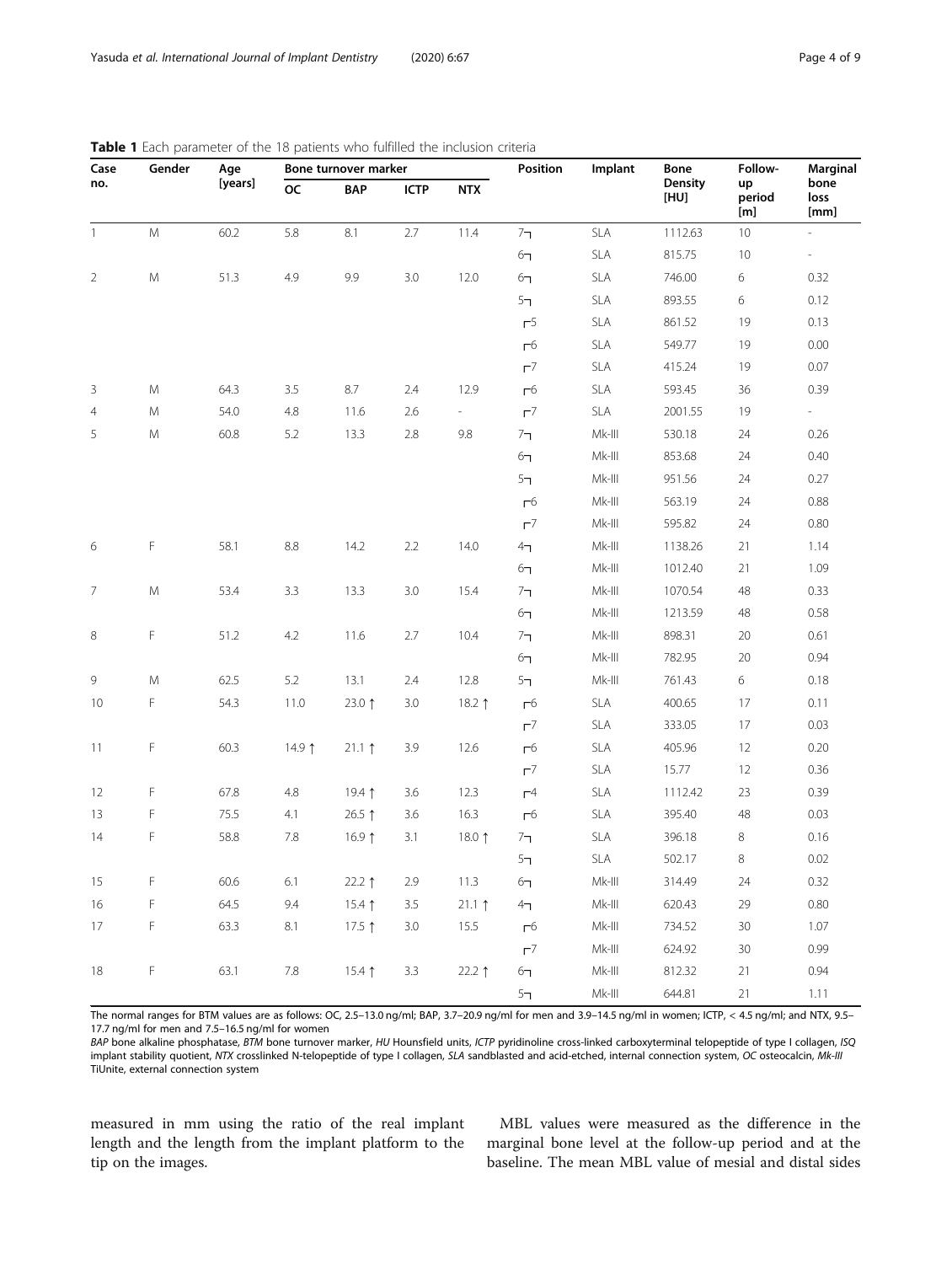was used for the study. This method is diagrammatically represented in Fig. [2.](#page-2-0)

#### Statistical analysis

Mann–Whitney test was used to determine the differences in the bone density values [HU] between the normal and abnormal group. A value of  $P < 0.05$  was considered significant, and the effect size  $r$  was subsequently shown.

# **Results**

Eighteen patients (11 women, 7 men; mean age 60.2 years) fulfilled the inclusion criteria. There was no significant difference between men (57.3  $\pm$  5.0 years) and women (63.1  $\pm$  6.0 years). After measuring the BTMs and assessing bone density, 35 implants were placed (18 MK-III, 17 SLA). The mean follow-up duration was 21.4 months (Table [1\)](#page-3-0), during which time follow-up observations were made by dental hygienists at 3-month intervals. There was no evidence of peri-implantitis or implant loss over the 6–48 months post-implantation.

The overview on BTM values is shown in Fig. 3. The patients were divided into a normal group that had BTM values within normal limits ( $n = 9, 2$  women, 7 men) and an abnormal group ( $n = 9$ , all women) with at least one BTM value outside the normal range. The mean age of the normal group was significantly higher than that of the abnormal group ( $P = 0.038$ ,  $r = 0.49$ ). The number of male patients within normal BTM values was significantly more than that of female patients ( $P =$ 0.0043,  $r = 0.66$ ) (Table [2\)](#page-5-0).

The cancellous bone density is shown in Figs. [4](#page-5-0) and [5](#page-6-0). The cancellous bone density was significantly higher in the normal group than in the abnormal group  $(P =$ 0.0012,  $r = 0.55$ ). In the abnormal group, the cancellous bone density showed no significant difference between

the SLA implants and MK-III implants at baseline  $(P =$ 0.121,  $r = 0.41$ ).

The MBLs are shown in Fig. [6.](#page-6-0) Among the patients who had at least one BTM measurement outside the normal range, all women, the MBL was significantly larger among those with MK-III implants than those with SLA implants in the follow-up period  $(P =$ 0.0045,  $r = 0.76$ ).

## **Discussion**

Nine (82%) of the11 female patients in this study had at least one BTM measurement outside the normal range. The abnormal BTM values in these women were pronounced. No abnormal BTM valued were observed among the men. According to the Japanese Guidelines for the Prevention and Treatment of Osteoporosis [\[18](#page-7-0)], the diagnostic criteria for osteoporosis include the following: (1) fragility fractures and low BMD (i.e., nontraumatic bone fractures and a BMD < 80% of the young adult mean) in an adult or  $(2)$  a BMD < 70% of the young adult mean without fragility fractures in an adult. Furthermore, the purpose of BTM measurement is to evaluate bone metabolism in patients who have already been diagnosed with osteoporosis; it is not used for diagnostic purposes [\[19](#page-7-0)]. Therefore, in this study, patients with abnormal BTM measurements were not referred for consultation with an orthopedist before receiving dental implants unless they had objective or subjective symptoms of osteoporosis. According to our results, slightly greater than 80% of women in this study had high serum BTM levels and none of the male patients had abnormal BTM levels. We found that cancellous bone densities in patients with high BTMs were significantly lower than the cancellous bone densities in patients with normal BTMs. This indicates that the cancellous bone in the group with abnormal BTMs was

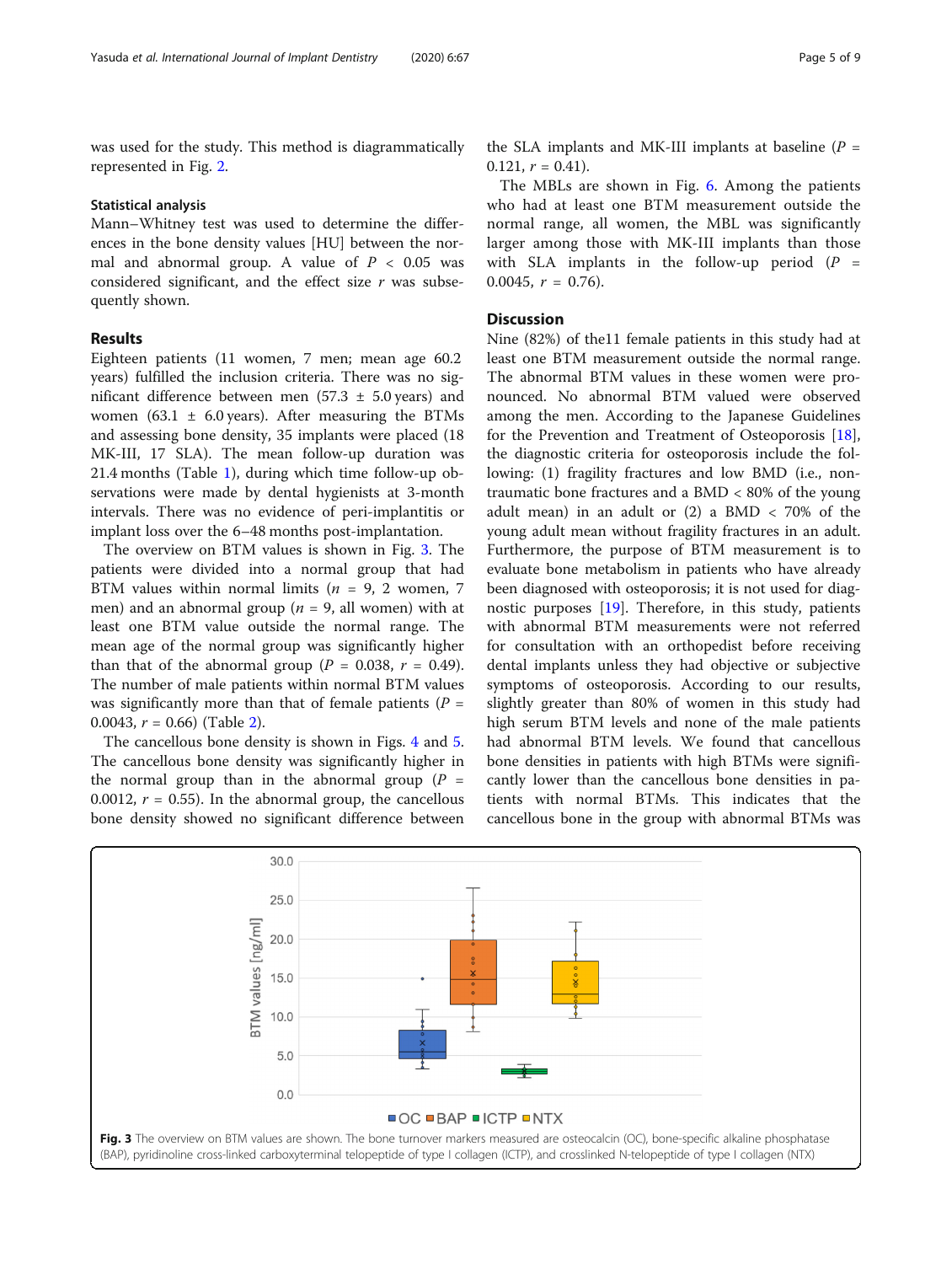|                           | Normal group | Abnormal group | P value   |      |
|---------------------------|--------------|----------------|-----------|------|
| Age [years]               | 57.3         | 63.1           | $0.038*$  | 0.49 |
| Male (%)                  | 7(100)       | 0(0)           | $0.0043*$ | 0.66 |
| Female (%)                | 2(18)        | 9(82)          |           |      |
| Follow-up period [months] | 21.3         | 21.4           | 0.85      |      |

<span id="page-5-0"></span>Table 2 Age, sex, and follow-up period between the normal and abnormal group

\*Indicate that the abnormal group has a significant difference ( $p < 0.05$ ) compared to the normal group

poorer than that in the group with normal values at baseline.

According to the traditional concept of sexually dimorphic bone growth, male hormones (androgens) stimulate bone growth during puberty, whereas female hormones (estrogens) inhibit bone mineral acquisition. Moreover, men tend to lose less bone than women during the aging process because they do not experience a physiologic equivalent of menopause [[20\]](#page-7-0). The results of our study are consistent with earlier reports. Biochemical BTMs reflect whole-body rates of bone resorption and formation and are likely to reflect changes in the number of bone remodeling sites [[21\]](#page-7-0). Almasoud et al. reported that there was no significant difference in the cancellous bone density in the edentulous sites between the male and female patients [[22\]](#page-8-0). Therefore, we mixmatched the measurements between male and female patients.

The cancellous bone density in the abnormal BTM group was significantly lower than that in the normal BTM group. This suggests that cancellous bone with a high BTM was likely to actually be poor medullary bone. There were three patterns of low BMD: high values of bone formation markers only, high values of both bone formation and bone resorption markers, and high values of bone resorption markers only. In this study, the

BMDs were low even in patients who only had abnormal bone formation marker values. The BTM reflects bone turnover, and we considered that the BMD decreased because of the increased bone turnover. Given that bone is repeatedly forming and resorbing, we suggest that there were aspects of bone formation that were detected with an inclination towards bone resorption in this case. Therefore, we believe that attention should still be paid to any decline in bone quality even when it is solely the bone formation marker that is high. Biochemical BTMs provide information on bone resorption and formation, correlate with the rate of bone loss [[23\]](#page-8-0), and predict the likelihood of hip fracture [[24\]](#page-8-0); however, we only assessed BTMs at baseline in this study. Therefore, we need to remeasure these levels when following up on these patients because accelerated bone turnover, indicated by high BTM levels, implies bone loss [[25\]](#page-8-0).

In the abnormal group, the cancellous bone density showed no significant difference between SLA (internal connection system) and MK-III (external connection system) at baseline. Meanwhile, MBL was significantly larger in MK-III implants than in the SLA implants during the follow-up period. Norton reported that the incorporation of an internal conical interface could dramatically enhance the ability of a dental implant unit to resist bending forces [\[26](#page-8-0)]. Asvanund et al. reported that

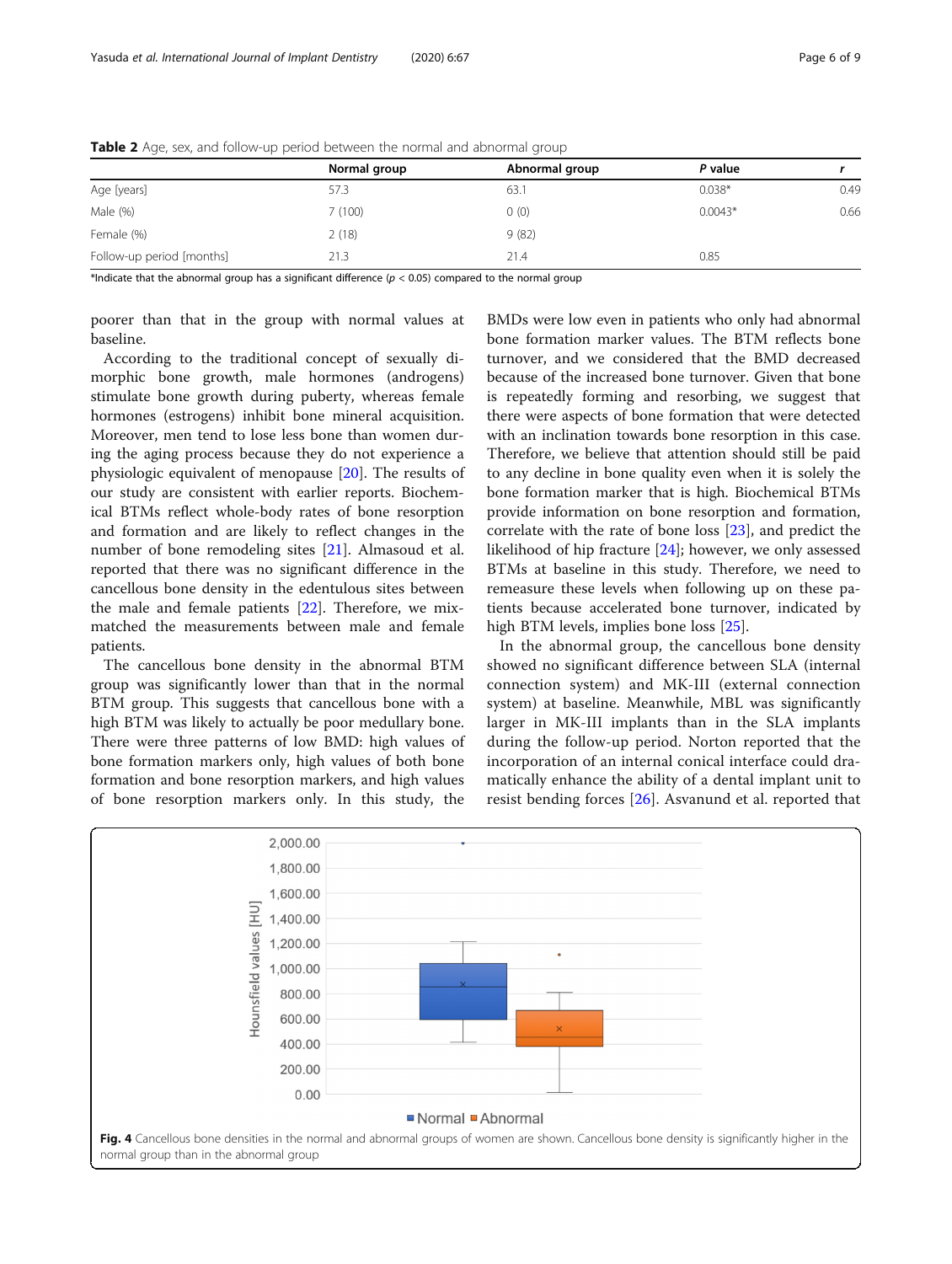<span id="page-6-0"></span>

there were more stresses generated at the implantabutment connection level by external implant abutment connections than by internal implant abutment connections [[27\]](#page-8-0). The load is concentrated mainly on the implant abutment interface, thus reducing the stress concentration of the internal connection implants that use the platform switching concept in the peri-implant bone region [\[28](#page-8-0)]. Therefore, the present study findings agree with those of the previous studies. We suggest that the MBL of external connection system implants in patients with reduced bone quality was increased by stressing the bone, even though it seems that there is no difference in BMD on the radiographic assessment.

Many reports of the relationship between dental implants and osteoporosis have been published, but few have focused on bone quality. Bone quality is multifactorial and difficult to classify because it varies from patient to patient. The present study focused on BTM, which is one of the clinical indicators of bone quality. A prospective study confirmed that elevation of a BTM can predict fracture [[29\]](#page-8-0). It has also been confirmed that BTM elevation is a risk factor for fracture independent of bone density [\[30](#page-8-0), [31](#page-8-0)]. Moreover, it has been reported that BTM measurements, which are estimates of systemic bone quality, are useful for evaluating periodontal disease and the condition of the jawbone [\[32](#page-8-0), [33](#page-8-0)]. In the future, evaluations of bone strength in women will

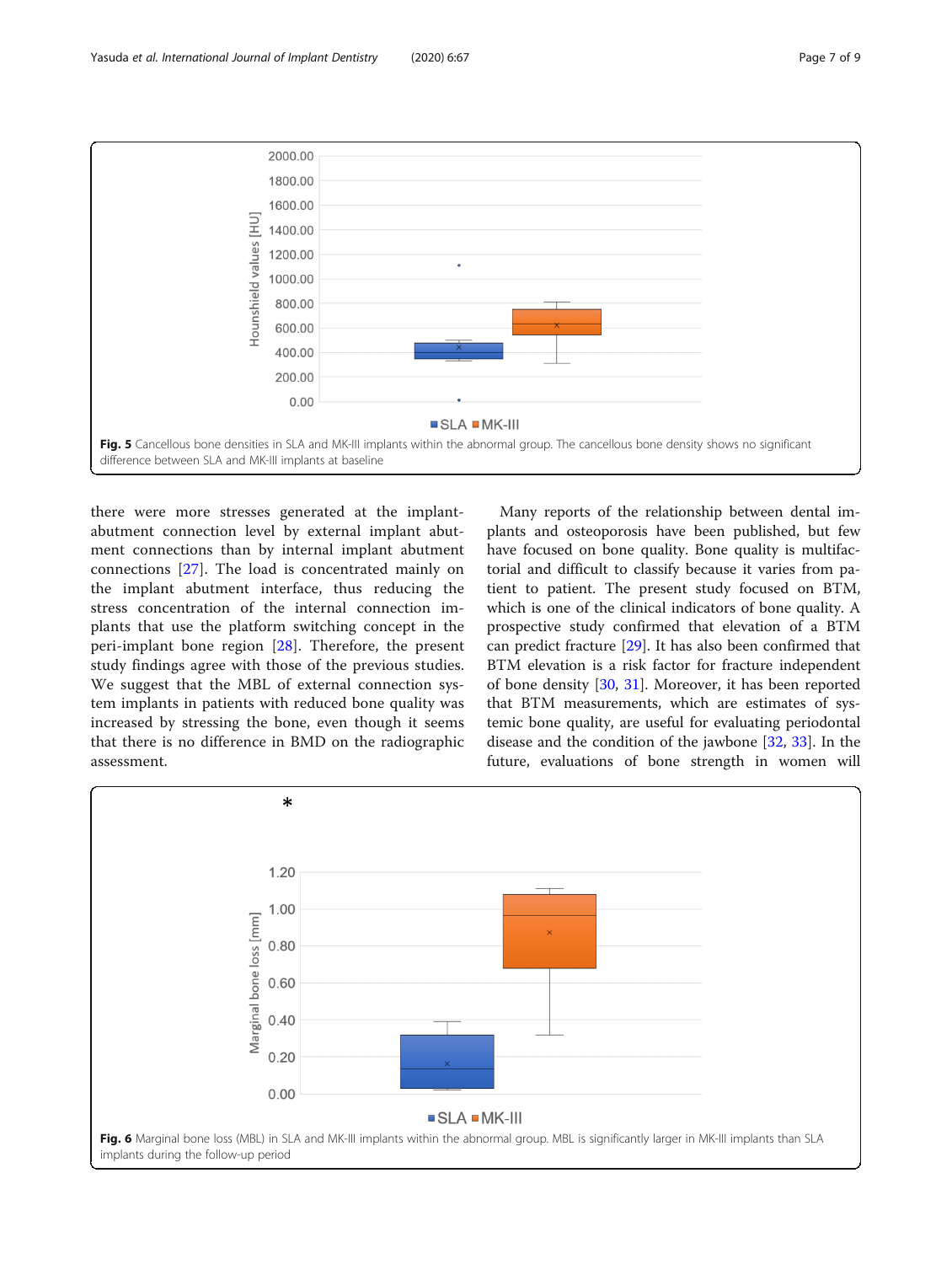<span id="page-7-0"></span>require assessments of both bone metabolism markers and the density of cancellous bone.

This study had a limitation; that was the imbalance in the number of the implants between male and female patients. Only two SLA implants in the normal group were placed in women, so we could not separately analyze the data according to the sex of the patients. Further research is needed with a greater sample size of women to validate these results and account for these limitations.

# Conclusion

Within the limitations of this study, we found that up to 80% of women in this study, in whom implant treatments were planned, had high serum BTM levels, and that there was no man with abnormal BTM levels. We also showed that the cancellous bone density in patients with a high BTM value was significantly lower than that in patients with a normal BTM value, indicating that the cancellous bone in the abnormal group was poorer than that in the normal group at baseline. Female patients who undergo implant treatments may have reduced bone quality; evaluations of bone strength will require assessments of both BTMs and the density of cancellous bone.

#### Abbreviations

BTMs: Bone turnover markers; CT: Computed tomography; MBL: Marginal bone loss; BMD: Bone mineral density

#### Acknowledgements

The authors would like to thank Drs. Takayasu Kubo, Aya Hiraoka, Azusa Kuroki, Kan Kato, Reiko Kobatake, and Erika Asahara and Hiroshima University Hospital for placing the implants in the patients who participated in this study. We would like to thank Editage ([www.editage.jp\)](http://www.editage.jp) for English language editing.

#### Authors' contributions

YA contributed to the concept/design of the study. SO, YO, and KH contributed to the data collection. KY and SO contributed to the data analysis/interpretation and drafting of the article. KT and YA contributed to the critical revision of the article and approval. All authors read and approved the final manuscript.

#### Funding

No funding was received for this study.

#### Availability of data and materials

The datasets used and analyzed during the current study are available from the corresponding author on reasonable request.

#### Ethics approval and consent to participate

The study was approved by the Ethics Committee at Hiroshima University Graduate School of Biomedical and Health Sciences (E-452).

#### Consent for publication

Not applicable.

#### Competing interests

Keisuke Yasuda, Shinsuke Okada, Yohei Okazaki, Kyou Hiasa, Kazuhiro Tsuga, and Yasuhiko Abe declare that they have no competing interests in regard to the current study.

Received: 20 April 2020 Accepted: 9 September 2020 Published online: 03 November 2020

#### References

- 1. Howe MS, Keys W, Richards D. Long-term (10-year) dental implant survival: a systematic review and sensitivity meta-analysis. J Dent. 2019;84:9–21. [https://doi.org/10.1016/j.jdent.2019.03.008.](https://doi.org/10.1016/j.jdent.2019.03.008)
- 2. Mozzati M, Gallesio G, Del Fabbro M. Long-term (9-12 years) outcomes of titanium implants with an oxidized surface: A retrospective investigation on 209 implants. J Oral Implantol. 2015;41:437–43. [https://doi.org/10.1563/](https://doi.org/10.1563/AAID-JOI-D-13-00211) [AAID-JOI-D-13-00211.](https://doi.org/10.1563/AAID-JOI-D-13-00211)
- 3. Lekholm U, Zarb G. Patient selection and preparation. Tissue integrated prostheses: osseointegration. In: Proceedings of Clinical Dentistry. New Malden: Quintessence; 1985. p. 199–209.
- 4. de Medeiros FCFL, Kudo GAH, Leme BG, Saraiva PP, Verri FR, Honório HM, et al. Dental implants in patients with osteoporosis: a systematic review with meta-analysis. Int J Oral Maxillofac Surg. 2018;47:480–91. [https://doi.](https://doi.org/10.1016/j.ijom.2017.05.021) [org/10.1016/j.ijom.2017.05.021](https://doi.org/10.1016/j.ijom.2017.05.021).
- 5. Tsolaki IN, Madianos PN, Vrotsos JA. Outcomes of dental implants in osteoporotic patients. A literature review. J Prosthodont. 2009;18:309–23. [https://doi.org/10.1111/j.1532-849X.2008.00433.x.](https://doi.org/10.1111/j.1532-849X.2008.00433.x)
- 6. Merheb J, Temmerman A, Coucke W, Rasmusson L, Kübler A, Thor A, et al. Relation between spongy bone density in the maxilla and skeletal bone density. Clin Implant Dent Relat Res. 2015;17:1180–7. [https://doi.org/10.](https://doi.org/10.1111/cid.12228) [1111/cid.12228.](https://doi.org/10.1111/cid.12228)
- 7. National Institutes of Health. NIH consensus development panel on osteoporosis prevention, and therapy, osteoporosis prevention, diagnosis, and therapy. JAMA. 2001;285:785–95.
- 8. Fyhrie DP. Summary-measuring "bone quality". J Musculoskelet Neuronal Interact. 2005;5:318–20 PMID:16340121.
- 9. Weinstein RS. True strength. J Bone Miner Res. 2000;15:621–5. [https://doi.](https://doi.org/10.1359/jbmr.2000.15.4.621) [org/10.1359/jbmr.2000.15.4.621](https://doi.org/10.1359/jbmr.2000.15.4.621).
- 10. Chesnut CH III, Rosen CJ for the Bone Quality Discussion Group. Reconsidering the effects of antiresorptive therapies in reducing osteoporotic fracture. J Bone Miner Res. 2001;16:2163–72. [https://doi.org/10.](https://doi.org/10.1359/jbmr.2001.16.12.2163) [1359/jbmr.2001.16.12.2163.](https://doi.org/10.1359/jbmr.2001.16.12.2163)
- 11. Pauwels R, Jacobs R, Singer SR, Mupparapu M. CBCT-based bone quality assessment: are Hounsfield units applicable? Dentomaxillofac Radiol. 2015; 44:20140238. [https://doi.org/10.1259/dmfr.20140238.](https://doi.org/10.1259/dmfr.20140238)
- 12. Eastell R, Bauman M, Hoyle NR, Wieczorek L, editors. Bone markers: biochemical and clinical perspectives. London: Martin Dunitz Ltd; 2001.
- 13. Nickolas TL, Stein EM, Dworakowski E, Nishiyama KK, Komandah-Kosseh M, Zhang CA, et al. Rapid cortical bone loss in patients with chronic kidney disease. J Bone Miner Res. 2013;28:1811–20. [https://doi.org/10.1002/jbmr.](https://doi.org/10.1002/jbmr.1916) [1916](https://doi.org/10.1002/jbmr.1916).
- 14. Jørgensen HS, Winther S, Bøttcher M, Hauge EM, Rejnmark L, Svensson M, et al. Bone turnover markers are associated with bone density, but not with fracture in end stage kidney disease: a cross-sectional study. BMC Nephrol. 2017;18:284. [https://doi.org/10.1186/s12882-017-0692-5.](https://doi.org/10.1186/s12882-017-0692-5)
- 15. Misch CE. Bone density: A key determinant for clinical success. In: Misch CE, editor. Contemporary Implant Dentistry. 2nd ed. St Louis: CV Mosby Company; 1999. p. 109–18.
- 16. Lombardi G, Lanteri P, Colombini A, Banfi G. Blood biochemical markers of bone turnover: pre-analytical and technical aspects of sample collection and handling. Clin Chem Lab Med. 2012;50:771–89. [https://doi.org/10.1515/cclm-](https://doi.org/10.1515/cclm-2011-0614)[2011-0614](https://doi.org/10.1515/cclm-2011-0614).
- 17. Committee of use of biochemical markers of bone turnover in osteoporosis, Japan Osteoporosis Society. Japanese guidelines for the use of biochemical markers of bone turnover in osteoporosis (in Japanese). Osteoporosis Jpn. 2012;20:33–5.
- 18. World Health Organization. WHO scientific group on the assessment of osteoporosis at primary health care level. Summ Meeting Rep. 2004;5:5–7.
- 19. Japanese guidelines for the prevention and treatment of osteoporosis (in Japanese). Life Science Publishing Co. Ltd, Tokyo; 2006.
- 20. Venken K, Callewaert F, Boonen S, Vanderschueren D. Sex hormones, their receptors and bone health. Osteoporos Int. 2008;19:1517–25. [https://doi.org/](https://doi.org/10.1007/s00198-008-0609-z) [10.1007/s00198-008-0609-z](https://doi.org/10.1007/s00198-008-0609-z).
- 21. Lin MI, Shen YW, Huang HL, Hsu JT, Fuh LJ. A retrospective study of implant-abutment connections on crestal bone level. J Dent Res. 2013;92: 202S–7S. [https://doi.org/10.1177/0022034513510322.](https://doi.org/10.1177/0022034513510322)